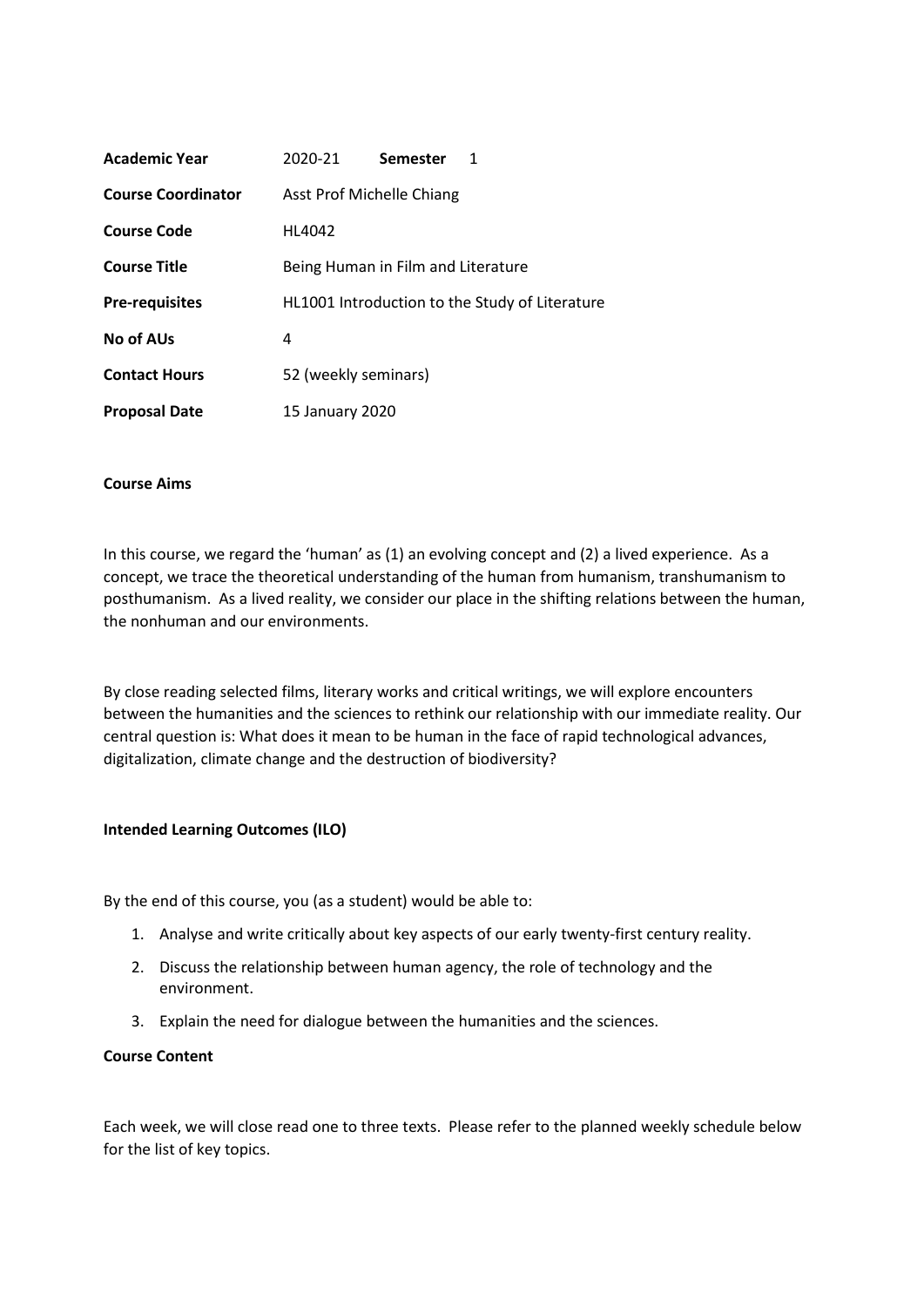Humanism and Anthropocentrism

Antihumanism

Transhumanism

Posthumanism: Becoming Animal, Earth, Machine

Posthumanist Subject

Posthuman Absurd

# **Assessment (includes both continuous and summative assessment)**

# **Weekly Response (40%):**

The weekly response has a two-part format to allow you to measure your learning and reflect on aspects of the text that you might not have considered when you were reading it for the first time. You will keep these papers in a folder, then submit it to me twice: right before Recess and on Week 13.

# **Essay (40%):**

In your essay, you will engage critically with a novel/film **and** a theoretical piece from the module. Your essay must begin with a thesis statement, and all points must be structured coherently with clear topic sentences.

# **Presentation and Video Essay\* (20%):**

As a group, you are expected to produce a video essay which highlights key aspects of your twenty first century reality, paying close attention to the intersection between the human, the nonhuman and their environments. No prior acting or film making experience is required. Your grade will be based on how well you advance your argument on what it means to be human in the present. At the end of the short film, you are expected to share with the class the experience of filming, the challenges you encountered and the decisions you've made as a group in its design. Every member of the group is expected to participate actively in the conception, scripting and filming. At the end of the presentation, you will take questions from your classmates and you are also expected to have prepared a list of critical questions to lead class discussion.

*\*To do well on the team assessment, it is necessary for you to demonstrate positive interdependence and teamwork. In principle, you will receive the same marks as your team. However, your individual score may vary based on feedback about your contributions to the group project."*

## **Formative feedback**

Written feedback will be given when I return your essays to you. Feedback from me and your peers generated during in-class discussions will also be helpful to check your understanding of prescribed works.

## **Learning and Teaching approach**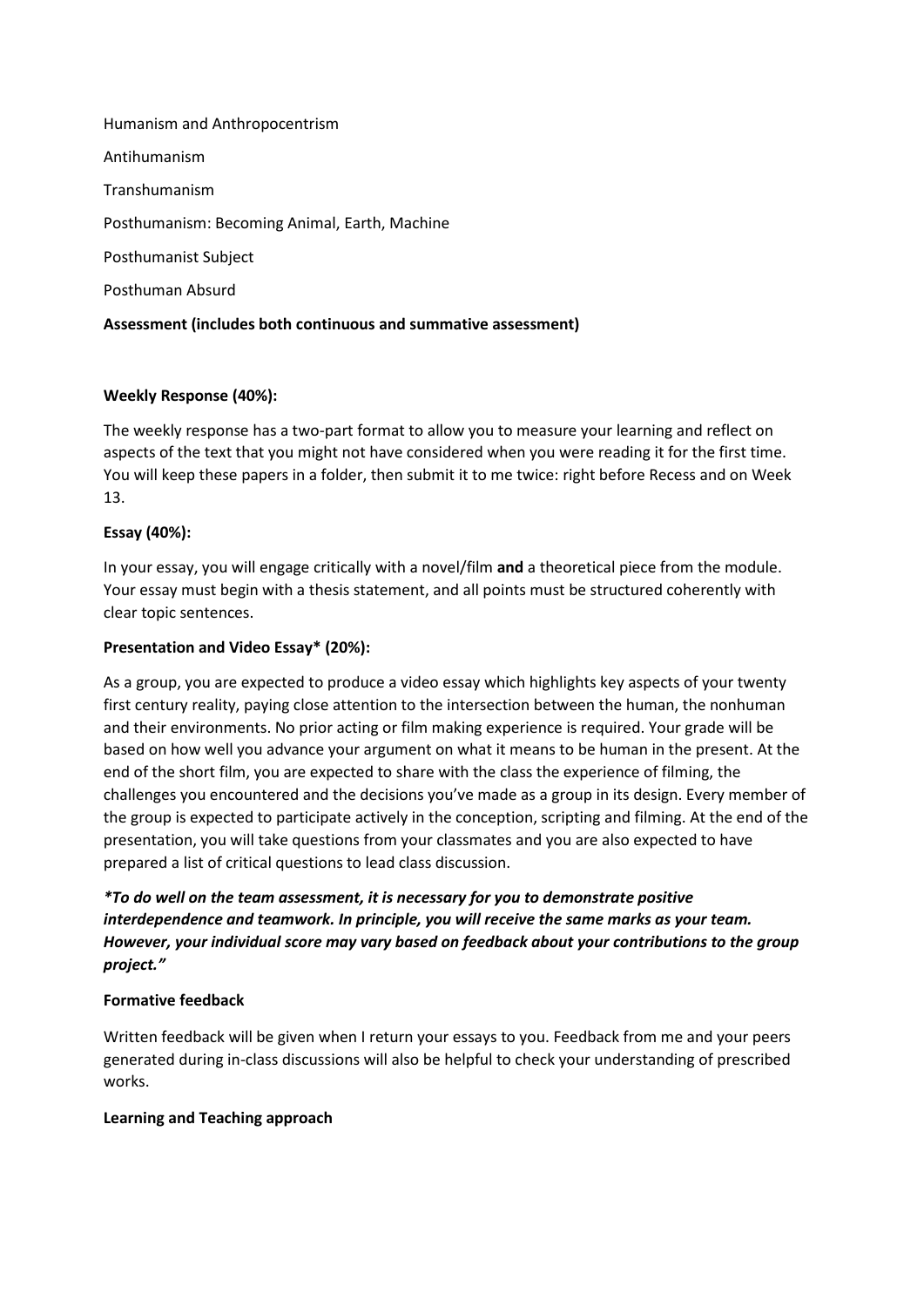| Approach                                                                                                                                                                                                                                                                   | How does this approach support you in achieving the learning outcomes?                                                                                                                                                                                                                      |  |  |  |
|----------------------------------------------------------------------------------------------------------------------------------------------------------------------------------------------------------------------------------------------------------------------------|---------------------------------------------------------------------------------------------------------------------------------------------------------------------------------------------------------------------------------------------------------------------------------------------|--|--|--|
| lLecture                                                                                                                                                                                                                                                                   | The one and a half hour lecture will introduce author background and key<br>ideas in the prescribed texts.                                                                                                                                                                                  |  |  |  |
| Short Film<br>The short film project will expose you to the adaptation of words to images<br>through a digital medium. Through this, you are expected to gain an<br>appreciation for the relationship between human agency, the role of<br>technology and our environment. |                                                                                                                                                                                                                                                                                             |  |  |  |
| Presentation                                                                                                                                                                                                                                                               | At the end of your presentation your group is expected to have prepared a<br>list of critical questions to lead class discussion. Such discussions will not<br>only allow the sharing of ideas, they are opportunities to formulate and test<br>out potential ideas for the research essay. |  |  |  |
| <b>Response Paper</b>                                                                                                                                                                                                                                                      | The response papers will allow you and me to check your progress,<br>specifically your understanding of the films and the prescribed readings.                                                                                                                                              |  |  |  |

## **Reading and References**

Primary Texts:

**Novels** 

Fyodor Dostoyevsky's *Notes from the Underground* (1864)

P. C. Jersild's *A Living Soul* (1988)

Marge Piercy's *He, She and It*(1991/2016)

Don Delillo's *Zero K* (2016)

Films

*Blade Runner (*1982)

*Downsizing* (2017)

*The Lobster* (2015)

*The Martian* (2015)

## **Theory**

Neil Badmington, *Posthumanism: Readers in Cultural Criticism*. Palgrave, 2000.

Francis Fukuyama, "Being Human." *Our Posthuman Future. Consequences of the Biotechnology Revolution* (2002), 105-177.

Emmanuel Levinas, *Humanism of the Other*. Illinois UP, 2006, pp.1-69

Rosi Braidotti, *The Posthuman*. Polity, 2013.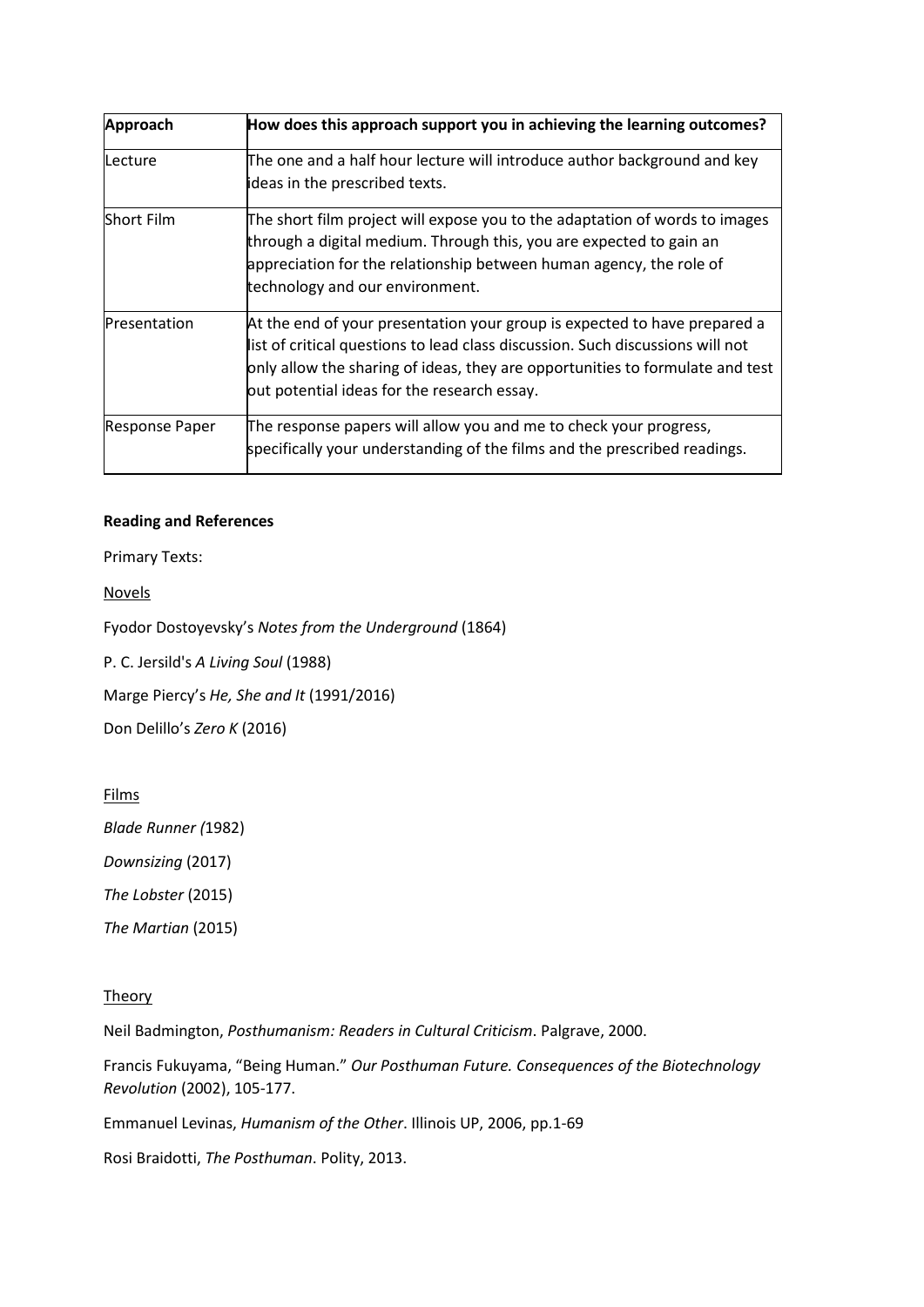John Gray, *Straw Dogs: Thoughts on Humans and Other Animals.* Granta Books, 2002.

#### **Course Policies and Student Responsibilities**

## **(1) General**

You are expected to complete all assigned pre-class readings and response papers. You will attend all seminar classes punctually. If you must miss a seminar session, you are responsible for following up with course notes, assignments and course related announcements. Since Engagement is one of the assessment components, you are expected to participate actively in all seminar discussions and activities.

# **(2) Absenteeism**

Attendance will be taken each week. Absence from class without a valid reason can affect your course grade significantly. Valid reasons include falling sick supported by a medical certificate and participation in NTU's approved activities supported by an excuse letter from the relevant bodies.

If you must miss a seminar, you must inform me (the course instructor) via email prior to the start of the class.

#### **Academic Integrity**

Good academic work depends on honesty and ethical behaviour. The quality of your work as a student relies on adhering to the principles of academic integrity and to the NTU Honour Code, a set of values shared by the whole university community. Truth, Trust and Justice are at the core of NTU's shared values.

As a student, it is important that you recognize your responsibilities in understanding and applying the principles of academic integrity in all the work you do at NTU. Not knowing what is involved in maintaining academic integrity does not excuse academic dishonesty. You need to actively equip yourself with strategies to avoid all forms of academic dishonesty, including plagiarism, academic fraud, collusion and cheating. If you are uncertain of the definitions of any of these terms, you should go to the [academic integrity website](http://www.ntu.edu.sg/ai/ForEveryone/Pages/NTUAcademicIntegrityPolicy.aspx) for more information. Consult your instructor(s) if you need any clarification about the requirements of academic integrity in the course.

| <b>Office Location</b>  | <b>Phone</b> | Email                     |
|-------------------------|--------------|---------------------------|
|                         |              |                           |
| SOH-03-69               | 67906714     | michellechiang@ntu.edu.sg |
|                         |              |                           |
| Planned Weekly Schedule |              |                           |
|                         |              |                           |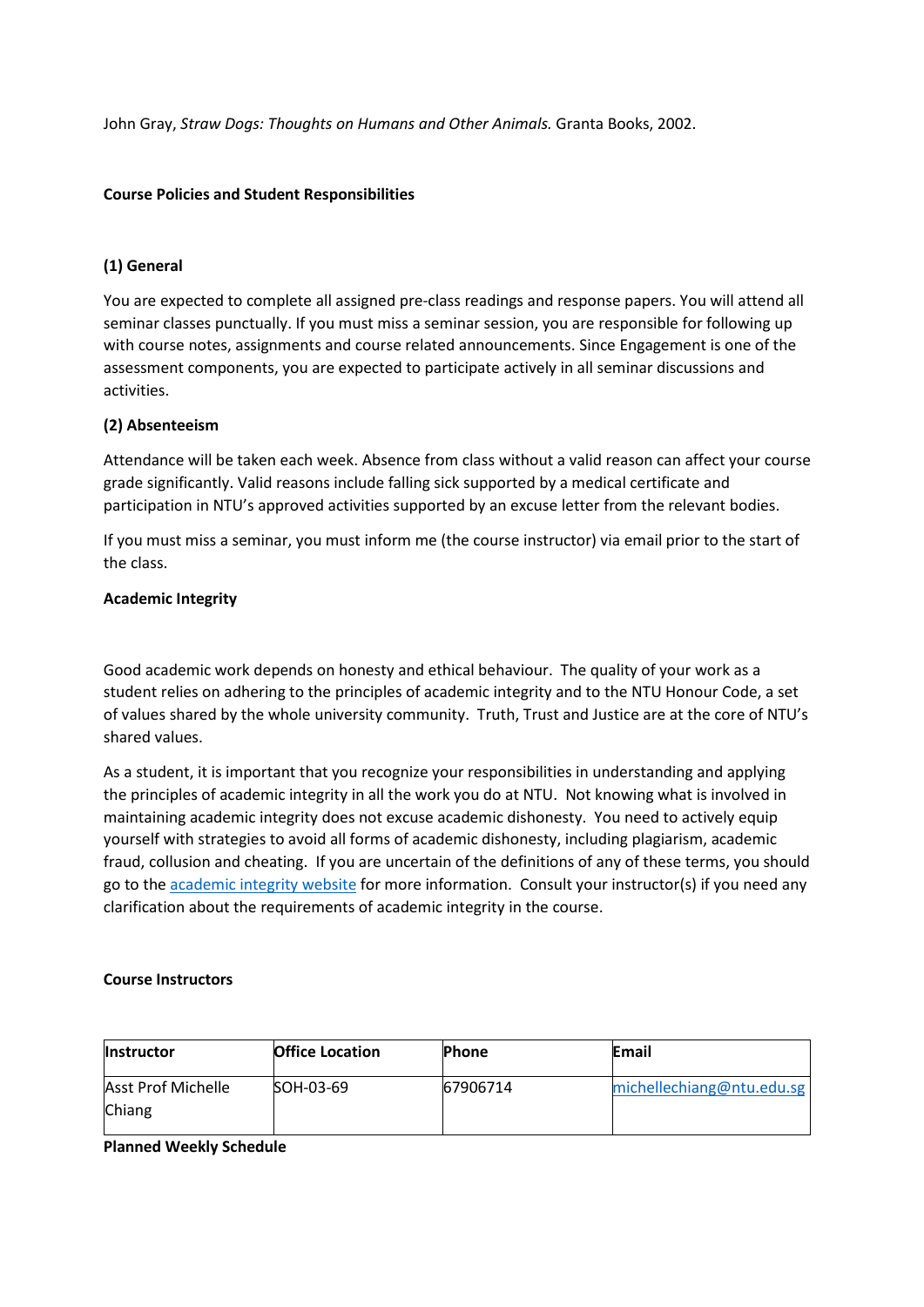| <b>Week</b>     | <b>Topic</b>                                     | Course LO | <b>Readings/ Activities</b>                                                                                                                                                                   |
|-----------------|--------------------------------------------------|-----------|-----------------------------------------------------------------------------------------------------------------------------------------------------------------------------------------------|
| 11.             | Introduction<br>What is Humanism?                | з         | Roland Barthes' "The Great Family<br>of Man." (1993)<br>Louis Althusser's "Marxism and<br>Humanism." (1996)<br><b>Excerpt from Emmanuel</b><br>Levinas's Humanism of the Other.<br>(1972)     |
| 2               | Humanism                                         | 2, 3      | Fyodor Dostoyevsky's Notes from<br>the Underground (1864)<br>Michel Foucault, "The Order of<br>Things: An Archaeology of the<br>Human Sciences." (1989)                                       |
| 3               | Humanism and Anthropocentrism                    | 2, 3      | Fyodor Dostoyevsky's Notes from<br>the Underground (1864)<br>Francis Fukuyama, "Being<br>Human." Our Posthuman Future.<br>Consequences of the<br>Biotechnology Revolution (2002),<br>105-177. |
| 4               | Antihumanism                                     | 2, 3      | Excerpts from John Gray's Straw<br>Dogs: Thoughts on Humans and<br>Other Animals (2002)                                                                                                       |
| ļ5              | Transhumanism I                                  | 2, 3      | Don Delillo's Zero K (2016)<br>Mark O'Connell's To Be a<br>Machine (2017)                                                                                                                     |
| $6\phantom{.}6$ | Transhumanism II                                 | 2, 3      | Don Delillo's Zero K (2016)                                                                                                                                                                   |
| 17              | Posthumanism                                     | 2,3       | <b>Blade Runner (1982)</b>                                                                                                                                                                    |
| 8               | Posthumanism: Becoming Animal,<br>Earth, Machine | 2, 3      | Marge Piercy's He, She and<br>It (1991/2016)<br>Donna Haraway, "A Cyborg<br>Manifesto: Science, Technology,<br>and Socialist-Feminism in the Late<br>Twentieth Century." (1991)               |